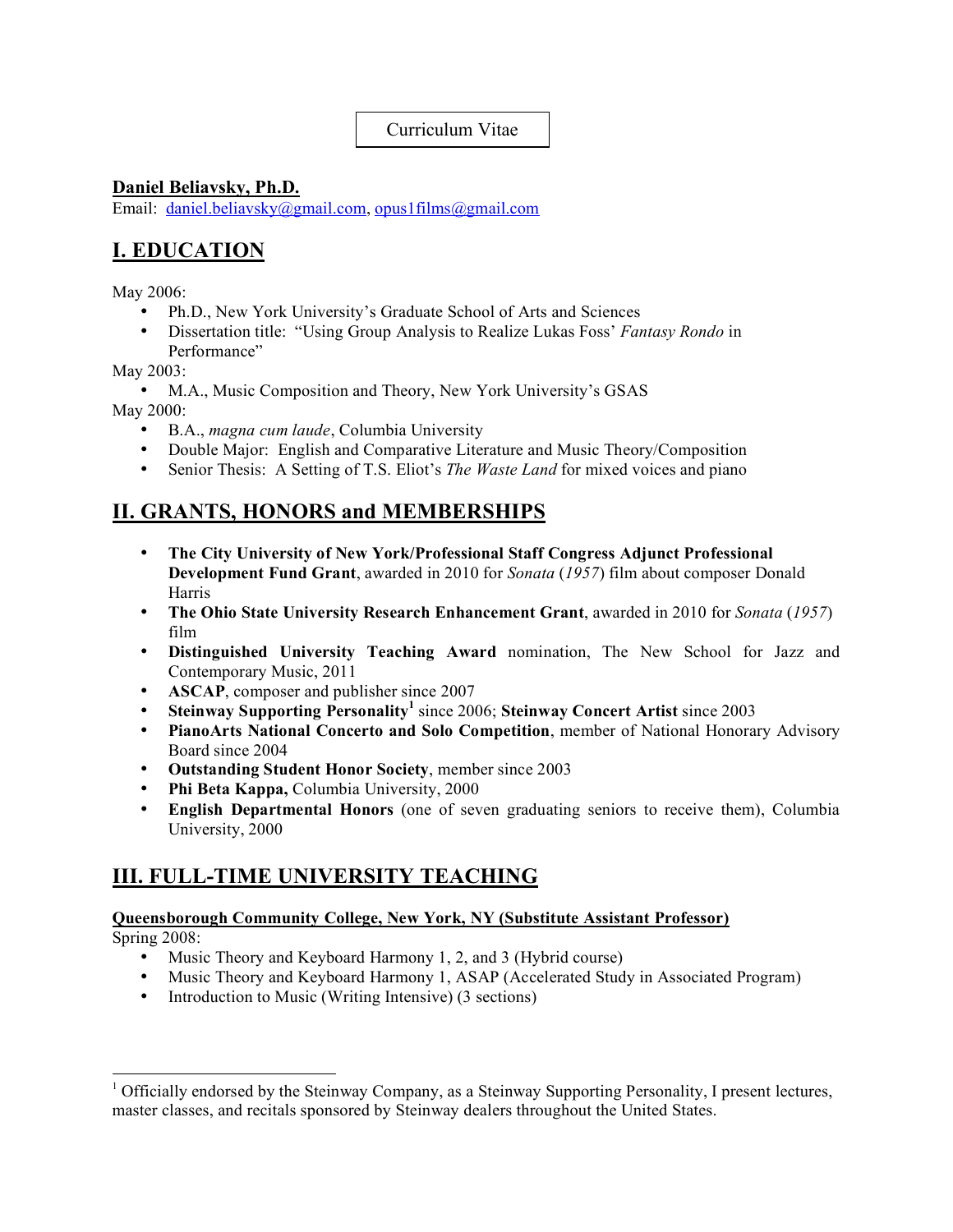# **IV. PART-TIME UNIVERSITY TEACHING**

### **CURRENT:**

#### **Within the City University of New York:**

#### **City College of New York (Adjunct Associate Professor)**

Fall 2011:

- Theory 2<br>• Musicians
- Musicianship 2
- Writing about Music
- Private piano instruction
- Private instruction in Species Counterpoint

Spring 2011:

- Theory 1
	- Theory  $4 Post$  Tonal
- Musicianship 2
- Private piano instruction

Fall 2010:

- Theory 1
- Theory  $3 -$  Forms
- Musicianship 3

Spring 2010:

- Theory and Musicianship 2
- Private instruction in Species Counterpoint
- Private piano instruction

Fall 2009:

- Theory 1
- Musicianship 1
- Introduction to Music<br>• Private piano instruction
- Private piano instruction
- Spring 2009:

• Theory 2

- Musicianship 2
- Introduction to Music
- Private piano instruction
- Fall 2008:
	- Theory  $3 -$  Forms
	- Theory  $4 -$  Post Tonal
	- Musicianship 4

#### **John Jay College of Criminal Justice (Adjunct Associate Professor)**

| Fall 2011:                         | Spring $2010$ :                    |
|------------------------------------|------------------------------------|
| Class Piano<br>$\bullet$           | Music Skills<br>$\bullet$          |
| Summer $2011$ :                    | Class Piano<br>$\bullet$           |
| Class Piano<br>$\bullet$           | Introduction to Music<br>$\bullet$ |
| Spring $2011$ :                    | Fall 2009:                         |
| Music Skills<br>$\bullet$          | Music Skills<br>$\bullet$          |
| Class Piano<br>$\bullet$           | Spring 2009:                       |
| Fall 2010:                         | Music Skills<br>$\bullet$          |
| Class Piano<br>$\bullet$           | Fall 2008:                         |
| Summer $2010$ :                    | Music Skills<br>$\bullet$          |
| Introduction to Music<br>$\bullet$ |                                    |
|                                    |                                    |

#### **The New School for Jazz and Contemporary Music, New York, NY (Permanent Adjunct Professor)**

| Fall 2011 |  |
|-----------|--|
|           |  |

• Classical Music History

Spring 2011:

- $20^{\text{th}}$ -Century Innovators Fall 2010:
	- Classical Music History
	- Private piano instruction

Spring 2010:

•  $20<sup>th</sup>$ -Century Innovators

- Private composition instruction
- Fall 2009:
	- Classical Music History
	- Private composition instruction
- Spring 2009:
	- $20^{th}$ -Century Innovators<br>• Private composition inst
	- Private composition instruction
- Fall 2008:
	- Classical Music History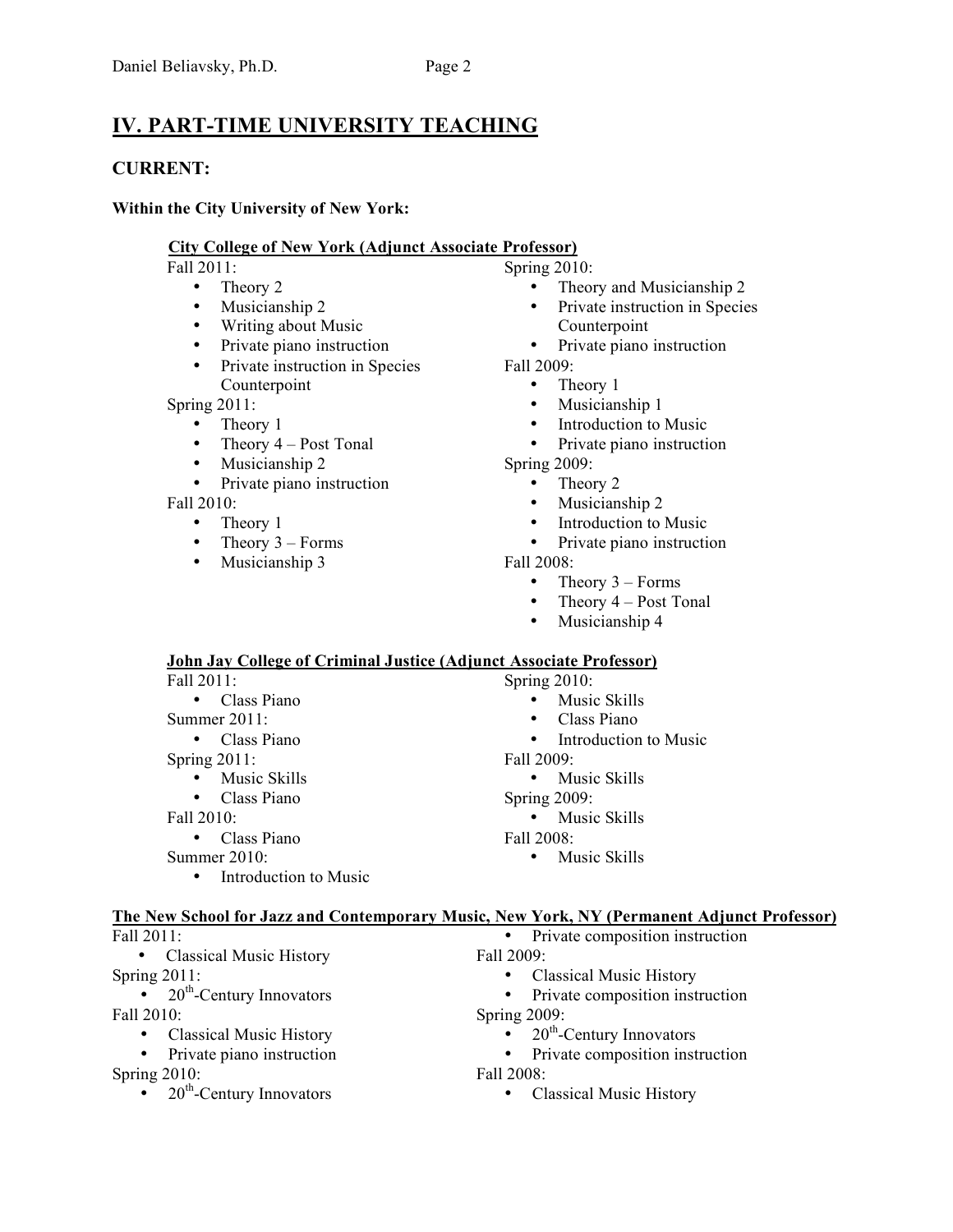#### **Yeshiva College, Yeshiva University, New York, NY (Adjunct Professor)**

Fall  $2011$ 

- Sense of Music (2 sections)
- Private piano instruction

Spring 2011:

- Sense of Music
- Private piano instruction

Fall 2010:

- Sense of Music
- Private piano instruction

Spring 2010:

- Sense of Music (2 sections)
- Chamber music coaching
- Private piano instruction
- Fall  $2009$ 
	- Sense of Music
	- Chamber music coaching
	- Private piano instruction

Spring 2009:

- Sense of Music
- Chamber music coaching<br>• Private piano instruction
- Private piano instruction

Fall 2008:

- Sense of Music
- Chamber music coaching
- Private piano instruction

Fall 2007:

Fall 2007:

Spring 2007:

- Sense of Music (2 sections)
- Private piano instruction

• Theory and Aural Skills 2 • Private composition instruction

• Theory and Aural Skills 1

• Introduction to Music

• Private composition instruction

### **PAST:**

#### **Montclair State University, Montclair, NJ (Adjunct Assistant Professor)** Spring 2008:

Spring 2009:

- Theory 6: Orchestration
- Theory 4: Study of Common Practice Forms
- Private composition instruction

Fall 2008:

- Class Piano 3
- Music Fundamentals
- Private composition instruction

### **Within the City University of New York:**

# **Queensborough Community College, New York, NY (Adjunct Assistant Professor)**

#### Fall 2007:

• Musicianship and Keyboard Skills 1 (2 sections)

Spring 2007:

• Musicianship and Keyboard Skills 1

Fall 2006:

- Music Theory and Keyboard Harmony 1
- Musicianship and Keyboard Skills 1

Spring 2006:

- Introduction to Music (Writing Intensive)
- Musicianship and Keyboard Skills 2

Fall 2005:

- Music Theory and Keyboard Harmony 1
- Musicianship and Keyboard Skills

### **Stern College for Women, Yeshiva University (Adjunct Professor):**

Spring 2007:

- Fall 2006:
- Early Modern and Modern Theories of Music • Chromatic Harmony 1
- -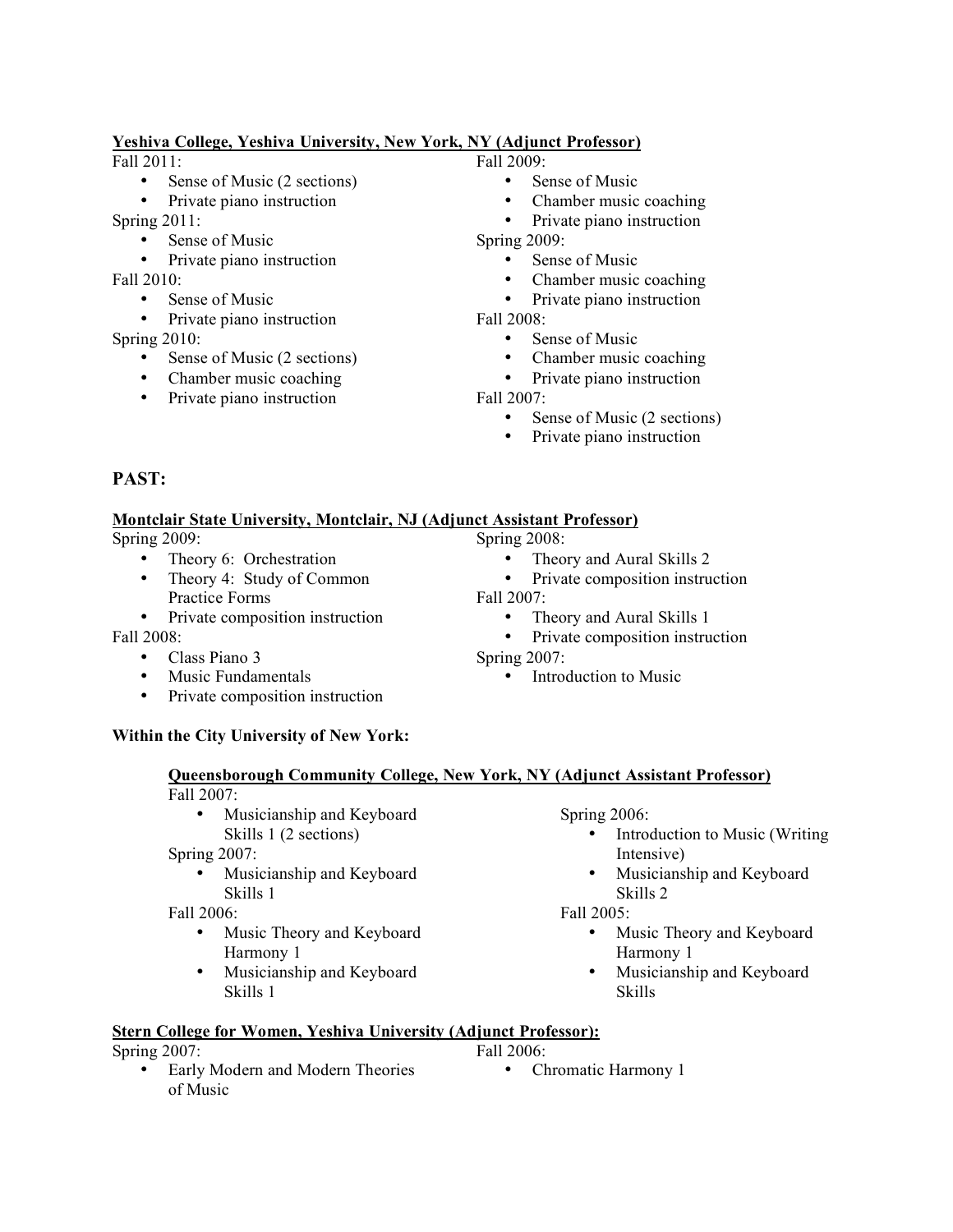#### **New York University, New York, NY (Adjunct Instructor)**

Spring 2007:

• Harmony and Counterpoint 4 Fall 2006:

• Harmony and Counterpoint 1 Spring 2006:

• Harmony and Counterpoint 2

Fall 2005:

• Graduate Assistant for Elements of Music (Ear Training)

**V. PIANO MASTER CLASSES**

### • Graduate Assistant for Elements of

Music (Ear Training)

#### Fall 2002-Spring 2003:

Fall 2003-Spring 2004:

- Graduate Assistant for Harmony and Counterpoint 1-2 (Ear Training)
- Conducted at Jacobs Music Company, New Jersey and Pennsylvania, August 2008
- Conducted for the Milwaukee Music Teachers Association, March 2008
- Conducted for the South Jersey Music Teachers Association, December 2007
- Conducted at Nicolet High School, Milwaukee, WI, January 2006
- Conducted at Bradford's Steinway Showcase, Milwaukee, WI, March and October 2004
- Conducted in Biloxi, MS, March 2003

# **VI. FILM, PUBLICATIONS, and DISCOGRAPHY**

#### **Film**

- In progress: *Fantasy Pieces*. A film about Pulitzer Prize winning composer David Del Tredici and his early *Fantasy Pieces* for solo piano.
- *Sonata* (*1957*). A film about composer Donald Harris' first professional composition, the *Sonata 1957* for solo piano, and its first complete performance on film. Funded through grants from the Ohio State University and the City University of New York. I conceived the idea for this project, and produced and performed in the film.
	- o Premiered April 2011, at the Ohio State University: http://cmf.osu.edu/index.php?p=home.
	- o Upcoming broadcasts and screenings:
		- $\blacksquare$  CUNY TV, August 28, 2011
		- WOSU (Public Television in Columbus, Ohio), October 28, 2011
		- The New York Public Library for the Performing Arts at Lincoln Center, March 29, 2012
	- o Reviews: http://www.musicweb
		- international.com/classrev/2011/Aug11/Harris\_France.htm
- *One Minute More, 60 Films, 60 Composers, 60 Seconds Each*: Commercial DVD release of pianist Guy Livingston performing my *Lullaby* for Solo Piano (2001) set to a film by Menno Otten. Transatlantic Records 001, November 2008. http://www.guylivingston.com/sixty/composers.shtml

#### **Articles**

- "Veniamin Fleishman" (Biography of the Soviet composer and his opera *Rothschild's Violin*). Published in 2008 by OREL, a foundation dedicated to the study and preservation of music written by composers whose careers were destroyed or irrevocably altered by the events of World War II. http://orelfoundation.org/index.php/composers/article/veniamin\_fleishman
- "Ecstasy and Poetry." Booklet essay in CD of same name, Sonatabop.com recording label, 2004.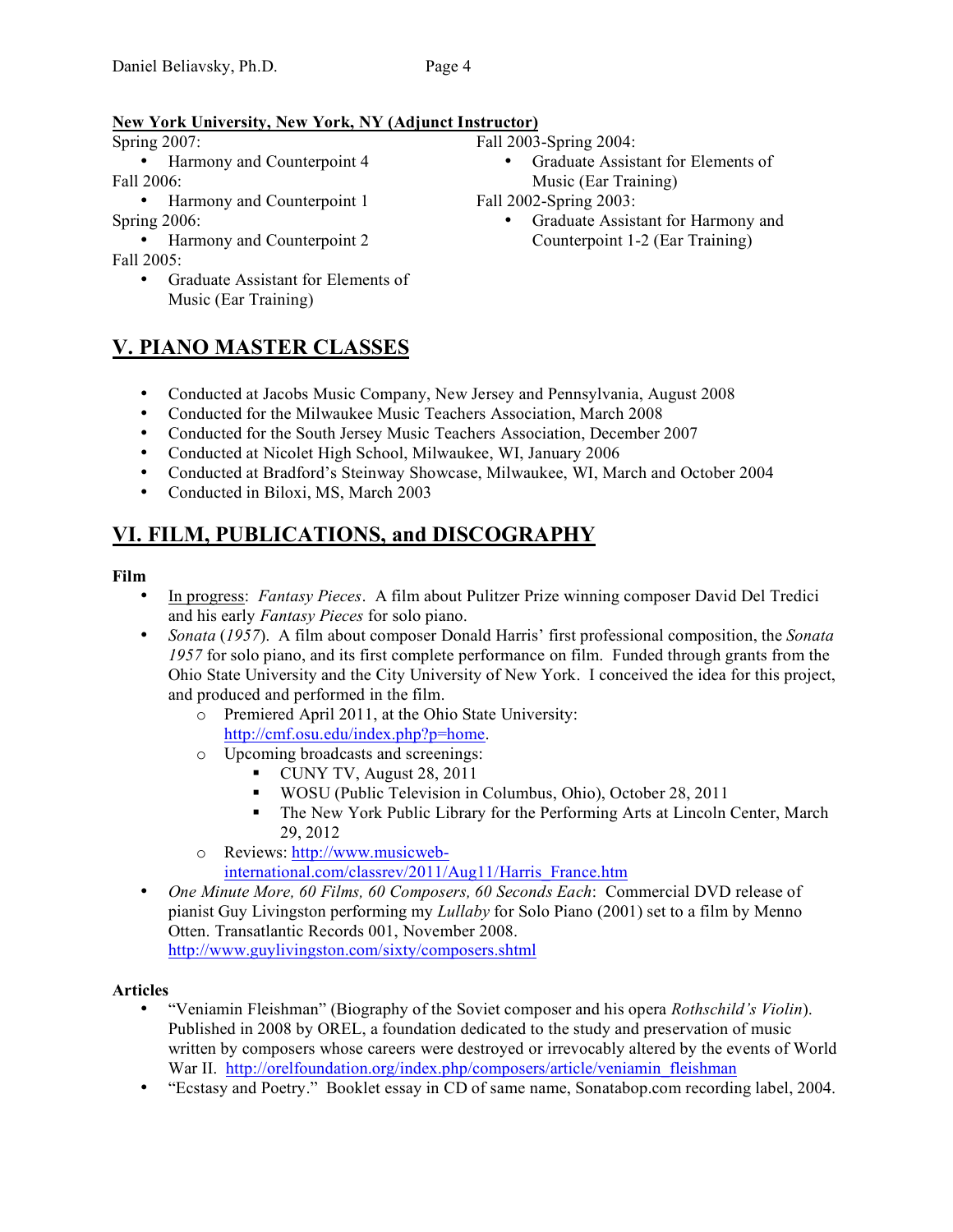- "What's in a name?" Booklet essay on the music of D. Scarlatti, J.S. Bach, and M. Mussorgsky in *From Italy to Russia* CD, Sonatabop.com label, 2004.
- "What are you looking for in pieces of new piano music?" Essay response published by NewMusicBox.org (the web magazine of the American Music Center) at http://www.newmusicbox.org/page.nmbx?id=54hf03. October 2003.
- "The Complete Works for Solo Piano of Lukas Foss." Booklet essay in CD of same name, Sonatabop.com label, 2002.

#### **Cited as a Reference in the following publications**

- Harris, Donald. *Growing Up American in Paris* (a lecture to faculty and graduate students at the Ohio State University delivered July 2005). Reprinted in Musicweb-International, July 2008. http://musicweb-international.com/classrev/2008/July08/Harris\_Paris.htm
- Beliavsky, Ninah. *Deconstructing the Essay to Beethoven's "Pathetique."* In Imagination, Cognition, Language Acquisition, Clyde Coreil, Editor-in-Chief, pp. 72-77. New Jersey City University, 2007.
- Cook, Nicholas. *The Mazurka Project*. My recordings of Chopin's Mazurka Op. 17, No. 4 and Op. 41, No. 2 were analyzed by the AHRC Research Centre for the History and Analysis of Recorded Music (Royal Holloway, University of London, King's College, London, and the University of Sheffield) as part of a study of music as performance through recordings, 2006. http://www.charm.rhul.ac.uk/content/projects/chopin.html
- France, John. *Donald Harris; Piano Sonata*. Musicweb-International, August 2005. http://www.musicweb.uk.net/classrev/2005/Aug05/Donald\_Harris.htm.

#### **Audio Recordings**

- *Fantasy Pieces* for solo piano (1960), by David Del Tredici (to be released directly to iTunes in 2011)
- *Sonata 1957* for solo piano, by Donald Harris (to be released directly to iTunes in 2011)
- *Hurricana* for flute and piano, by Laiyo Nakahashi (2010)
- *Ecstasy and Poetry*, Sonatabop.com recordings (2004) Impromptus Op. 90, Op. 142

Moments Musicaux, Op. 94 F. Schubert

Fantasy-Impromptu, Op. 66 Nocturnes Op. 9, 32, 72 Ballade No. 1, Op. 23 Mazurkas Op. 7, 17, 41 "Heroic" Polonaise, Op. 53 F. Chopin

A Conversation with Professor Ulysses Kidgi

• *From Italy to Russia*, Sonatabop.com recordings (2004)

| Three Sonatas               | D. Scarlatti  |
|-----------------------------|---------------|
| Italian Concerto            | J.S. Bach     |
| Pictures from an Exhibition | M. Mussorgsky |

A Conversation about *Pictures* with Professor Kidgi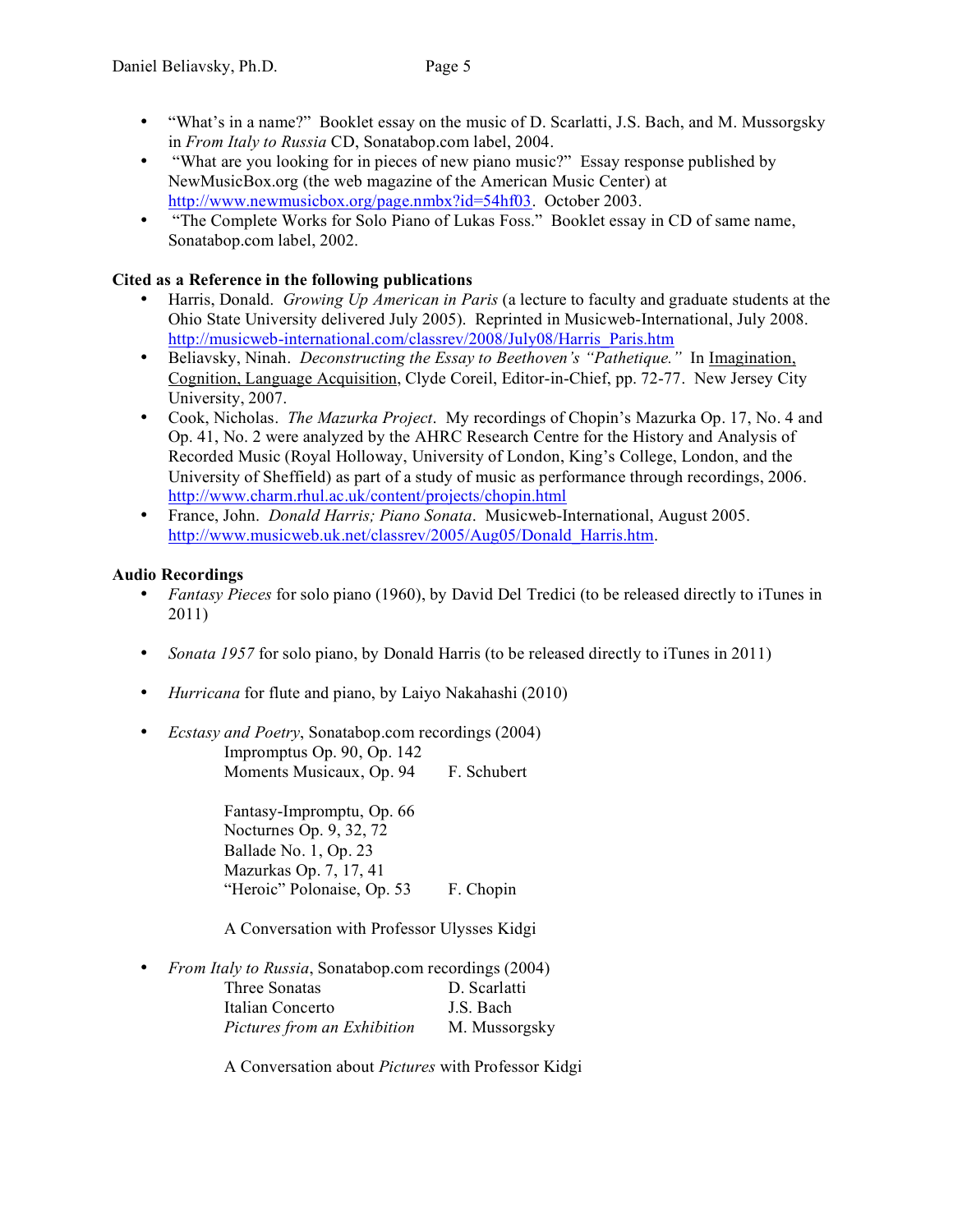- *The Complete Works for Solo Piano of Lukas Foss*, featuring an audio interview of Lukas Foss by Daniel Beliavsky (**world-premiere release of Foss' complete piano works**), Sonatabop.com recordings (2002)
- *Fantasy on the Theme from Odyssey* by Zamir Bavel. Dr. Bavel's private recording label (2001)
- *The Philharmonic Experience: The Music of Rabbi Michel Twerski*. Recorded with the Israel Philharmonic Orchestra. The Knitting Factory (1998)

#### **Future Recording Projects**

- The complete piano works of David Del Tredici
- Early serial and twelve-tone compositions by Louis Karchin, David Del Tredici, and Milton Babbitt
- The complete Preludes and Fugues, Op. 87, of Dmitri Shostakovich

### **VII. PIANO PERFORMANCE**

#### **Selected Performances (please see attached Concert Biography for additional information)**

- **In Recital**
	- 1. The Nicholas Roerich Museum, NYC, May 2011
	- 2. Solo recital at The Cathedral of St. John the Evangelist, Milwaukee, WI, November 2010
	- 3. Solo recital at the New York Public Library for the Performing Arts at Lincoln Center, October 2010
	- 4. Solo recital at Steinway Hall, NYC, October 2010
	- 5. Solo recital at the New York Public Library for the Performing Arts at Lincoln Center, March 2009
	- 6. Solo recital inaugurating the first piano recital series at The Cathedral of St. John the Evangelist, Milwaukee, WI, September 2008
	- 7. The Cathedral of St. John the Evangelist, Milwaukee, WI, June 2008
	- 8. The Donnell Library Center (NYPL), NYC, March 2008
	- 9. The Cathedral of St. John the Evangelist, Milwaukee, WI, January 2008
	- 10. The Donnell Library Center (NYPL), NYC, October 2007
	- 11. The Cathedral of St. John the Evangelist, Milwaukee, WI, June 2007
	- 12. St. John's University, NYC, April 2007
	- 13. The Donnell Library Center (NYPL), NYC, November 2006
	- 14. The Graduate Center (CUNY), Elebash Hall, November 2006
	- 15. The New York Public Library for the Performing Arts at Lincoln Center, November 2006
	- 16. University of Iowa-Iowa City, October 2006
	- 17. Swiss Consulate, NYC, July 2006
	- 18. The Cathedral of St. John the Evangelist, Milwaukee, WI, July 2006
	- 19. Gregory Singer Studio, NYC, June 2006
	- 20. Merkin Hall, NYC, April 2006
	- 21. The Nicholas Roerich Museum, NYC, February 2006
	- 22. Christ and St. Stephen's Church, NYC, September 2005
	- 23. The Cathedral of St. John the Evangelist, Milwaukee, WI, June 2005
	- 24. Symphony Space's Thalia Theater, NYC, June 2005
	- 25. Tolstoy Fund, Nyack, NY, March 2005
	- 26. Merkin Hall, NYC, March 2005
	- 27. French Consulate, NYC, February 2005
	- 28. First Presbyterian Church, Racine, WI, January 2005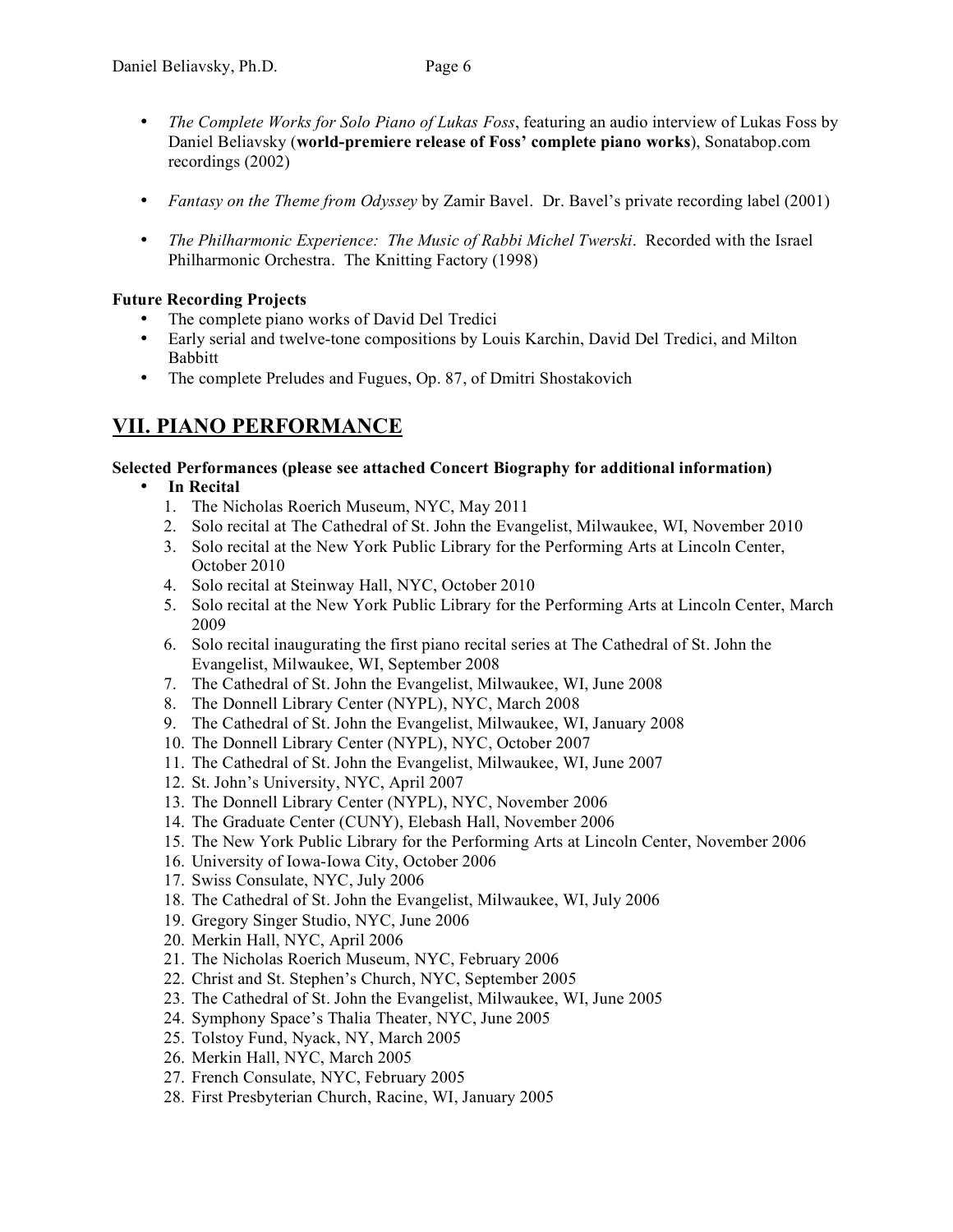- 29. Merkin Hall, NYC, December 2004
- 30. Symphony Space's Thalia Theater, NYC, November 2004
- 31. Steinway Hall, NYC, November 2004
- 32. University of Wisconsin-Milwaukee, March 2004
- 33. Look & Listen Festival, NYC, April 2003
- 34. University of Ohio-Columbus, November 2001
- 35. University of Kansas-Topeka, March 2001
- 36. San Diego Museum of Art, November 2000
- 37. Festival of the Hamptons, New York, July 2000

#### • **Soloist with Orchestra**

- 1. The Kettle Moraine Rachmaninoff Orchestra, Kettle Moraine, WI, January 2006: Rachmaninoff No. 2
- 2. Gulf Coast Symphony, Biloxi, MS, March 2003: Ravel Left Hand Concerto
- 3. Green Bay Symphony, Green Bay, WI, October 2002: Scriabin Op. 20
- 4. Gulf Coast Symphony, Biloxi, MS, November 1999: Tchaikovsky No. 1
- 5. Lima Symphony, Lima, OH, October 1999: Beethoven No. 5, "Emperor"
- 6. Topeka Symphony, Topeka, KS, October 1999: Tchaikovsky No. 1
- 7. Columbus Symphony, Columbus, Georgia, May 1999: Rachmaninoff No. 2
- 8. Rio Hondo Symphony, Los Angeles, CA, October 1998: Gershwin Concerto in F
- 9. Topeka Symphony, Topeka, KS, September 1998: Ravel Left Hand Concerto
- 10. Concertante di Chicago Chamber Orchestra, Chicago, IL, February 1998: Prokofiev No. 4, Left Hand
- 11. Israel Philharmonic, Tel Aviv, Israel, November 1997: Twerski-Lamm Piano Concerto
- 12. Milwaukee Symphony Orchestra, July 1997: Twerski-Lamm Piano Concerto
- 13. Moscow State Symphony Orchestra, Moscow, Russia, February 1997: Liszt No. 1
- 14. Moscow State Symphony Orchestra, January 1996: Tchaikovsky No. 1
- 15. New Jersey Symphony, January 1995: Liszt No. 1
- 16. Milwaukee Symphony Orchestra, September 1993: Tchaikovsky No. 1

#### **Reviews of CD and Live Performances**

- *Musicweb-International* (Musicweb-international.com), October 2007; June 2005; May 2005.
- *The American Record Guide*, July 1, 2005; September 1, 2004; November 1, 2003.
- Sequenza21.com, June 23, 2005.
- *Musical Pointers* (musicalpointers.co.uk), May 2005.
- *The New Yorker*, February 28, 2005.
- *The Milwaukee Journal-Sentinel*, February 8, 2005; June 29, 2004.
- *Green Bay News Chronicle*, October 12, 2002.
- *Green Bay Press Gazette*, October 7, 2002.
- *The Topeka Capital Journal*, October 10, 1999.
- *The Chicago Tribune***,** February 9, 1998.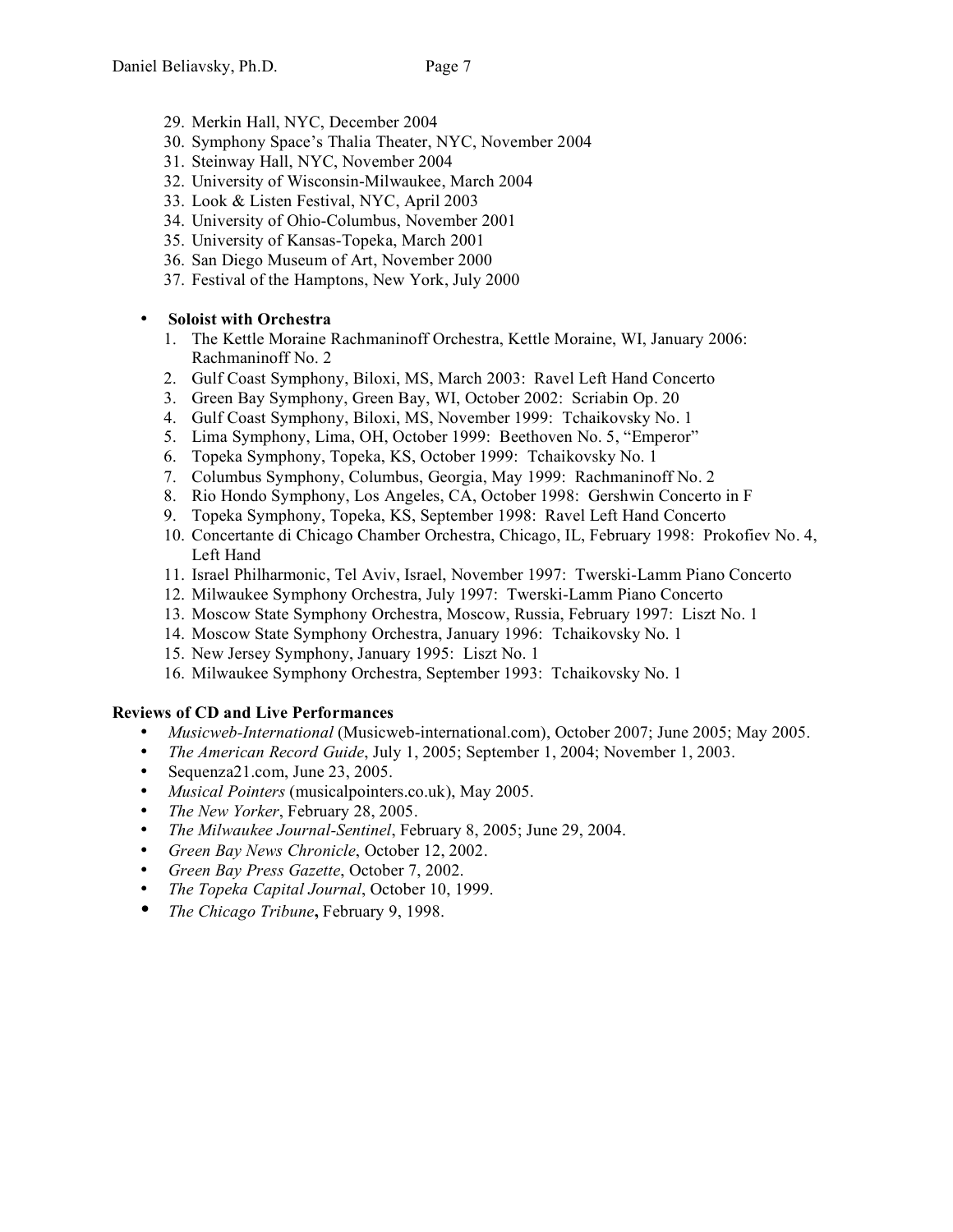### **VIII. SELECTED PRESENTATIONS and LECTURE-RECITALS**

- "Early Works for Solo Piano by Lukas Foss, Donald Harris, David Del Tredici, and Daniel Beliavsky." Performance and commentary at Steinway Hall, NYC, October 2010.
- "Evaluating Parallels between Western Art Music and Language in Working toward a Viable Pedagogical Approach to General Musicianship." A lecture and solo performance presented at the 54<sup>th</sup> Annual Conference of the International Linguistic Association on Imagination and Language, Learning and Teaching. St. John's University, Manhattan Campus, New York City, April 2009.
- "The Piano's Evolution and Social Importance." A lecture-recital detailing the keyboard's evolution into the modern piano from the technological and social perspectives, with special emphasis on the Steinway piano. The University of Iowa-Iowa City, October 2006. (The same repeated at the Steinway Piano Gallery of Milwaukee, March 2008.)
- Lecturer and respondent to Anton Vishio's (Vassar College, Music Theory) presentation: "The Ear of my Other: A Dialogue of Music Theory and Performance." The Music Department in NYU's GSAS Colloquium Series, October 2005.
- "An Intimate Evening of Great Jazz and Classical Music." Guest performers and Daniel Beliavsky played works by composers ranging from Duke Ellington to Lukas Foss and discussed how the performed genres overlap. Performance part of "Best & Brightest, An Ongoing Series." Symphony Space, New York City, June 2005.
- **"**Professor Ulysses Kidgi and Daniel Beliavsky." Professor of Music Ulysses Kidgi spoke about several piano works by Schubert and Chopin followed by a solo recital of the same pieces featuring Daniel Beliavsky. Performance as part of "Best & Brightest, An Ongoing Series." Symphony Space, New York City, November 2004.
- "The Piano Music of Schubert and Chopin." Lectures and performances examining the place these composers occupy in the Romantic era. Presented across numerous venues in Milwaukee, WI and New York City, May and October 2004, and January 2005.
- "Musical Polarities: An Evening of J.S. Bach and David Del Tredici." Presentation and performance as part of "Best & Brightest, An Ongoing Series." New York City, March 2004.
- "Mussorgsky, Nationalism, and *Pictures from an Exhibition*." Lecture and performance, Biloxi, MS, February 2003, and Milwaukee, WI, June 2005.
- "An  $80<sup>th</sup>$ -Birthday Tribute to Lukas Foss." An evening concert celebrating Foss' career accomplishments featuring Lukas Foss as speaker, and Daniel Beliavsky performing selections from Foss' piano repertoire. New York University, November 2002.

## **IX. MUSIC DIRECTION**

- Co-founder and Music Director of "**Best & Brightest, An Ongoing Series**," a concert series organized in 2004 devoted to showcasing talented individuals in the Arts in a salon setting.
- Music Director of *Starlight Dreams: A Musical Fable* by Clyde Coreil. Arranged all songs for mixed voices and directed the musical. Performed in New York City, March 2004.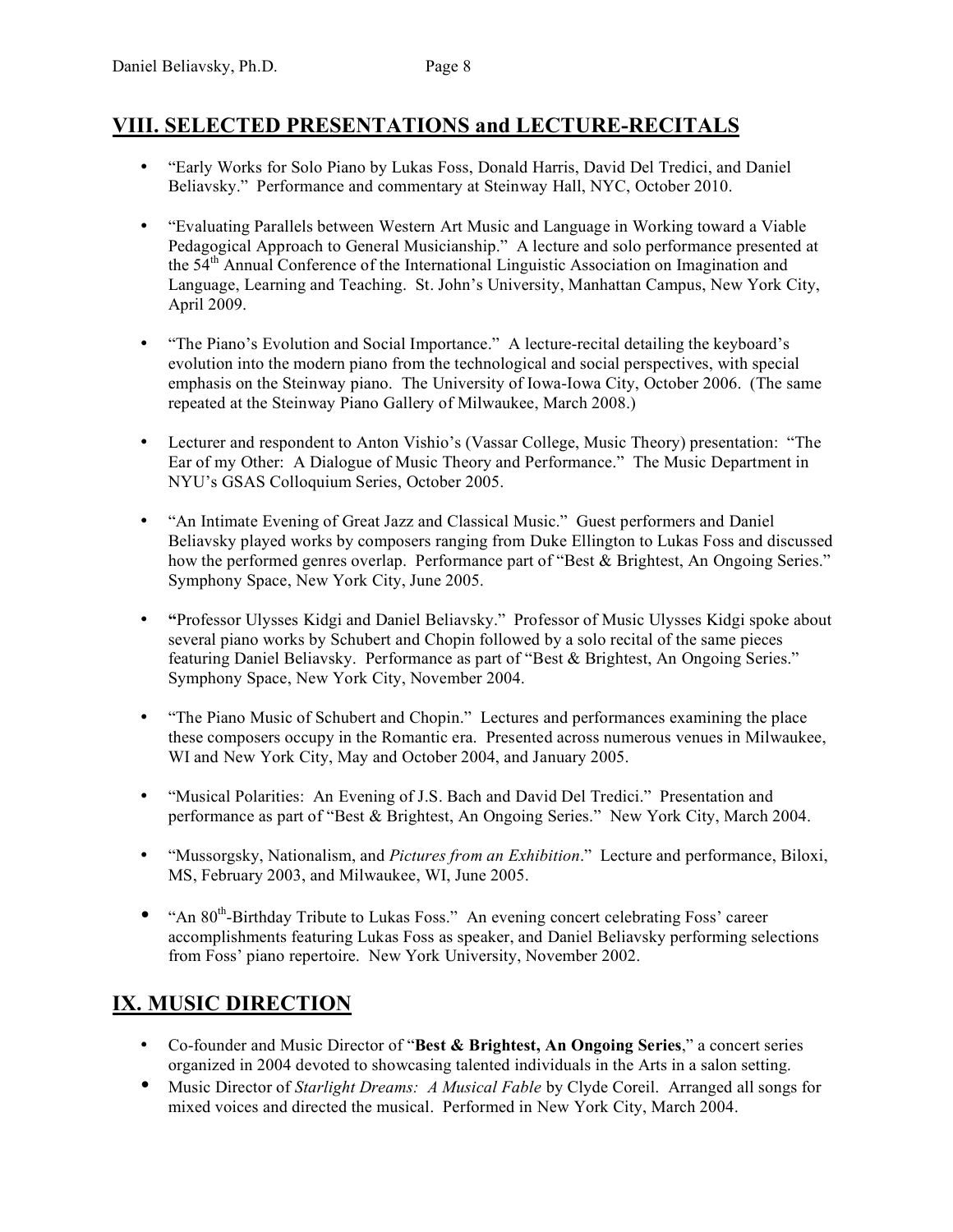# **X. COMPOSITION**

#### **Current Projects**

- A Setting of Daniel Harms' Short Stories for Baritone and Piano
	- To be premiered by baritone Nikolai Putilin, soloist of the Kirov Opera of St. Petersburg and Metropolitan Opera.
- Psalm 23 for Soprano and Piano
- Sonata for Bassoon and Piano Commissioned by bassoonist Michael Harley, Dayton, OH.

#### **Performed Compositions**

- Lullaby for Solo Piano (2001)
	- Performed by pianist Guy Livingston in his "Don't Panic! 60 Seconds for Piano" recital series, Fondation des Etats-Unis, Paris, October 2007
- The Animals Race! (2005) Performed by counter)induction The Washington Square Contemporary Music Society Merkin Hall, New York City, March 2005
- Three Psalms for Chamber Orchestra and Mezzo-soprano/Alto (2004) Performed by Alarm Will Sound Skirball Center for the Performing Arts, New York City, May 2004
- Nine songs in *Starlight Dreams: A Musical Fable* (2004), text by Clyde Coreil Performed by various singers, piano accompaniment by Daniel Beliavsky Studio reading, New York City, March 2004
- Lullaby for Solo Piano (2001) Performed by Daniel Beliavsky NYU Graduate School of Arts and Sciences, December 2003
- Prelude and Scherzo for Mixed Ensemble (2003) Performed by the Washington Square Contemporary Music Society Players Merkin Hall, New York City, May 2003
- Psalm 123 for Soprano and Piano (2002) Performed by Elizabeth Farnum and Daniel Beliavsky NYU Graduate School of Arts and Sciences, December 2002
- Tango Suite for String Trio (2001-2002) Performed by the Washington Square Contemporary Music Society Players The Cooper Union and Merkin Hall, New York City, May 2001, May 2002
- Lullaby for Violin and Piano (2001) Performed by Yuri Beliavsky and Daniel Beliavsky NYU Graduate School of Arts and Sciences, May 2001
- Apocrypha for Solo Piano (2000)

Performed by Daniel Beliavsky The Cathedral of St. John the Evangelist, Milwaukee, WI, November 2010 The New York Public Library for the Performing Arts at Lincoln Center, October 2010 Steinway Hall, NYC, October 2010 University of Ohio-Columbus, November 2001 White Concert Hall, Topeka, KS, March 2001 Casa Italiana, NYU, December 2000